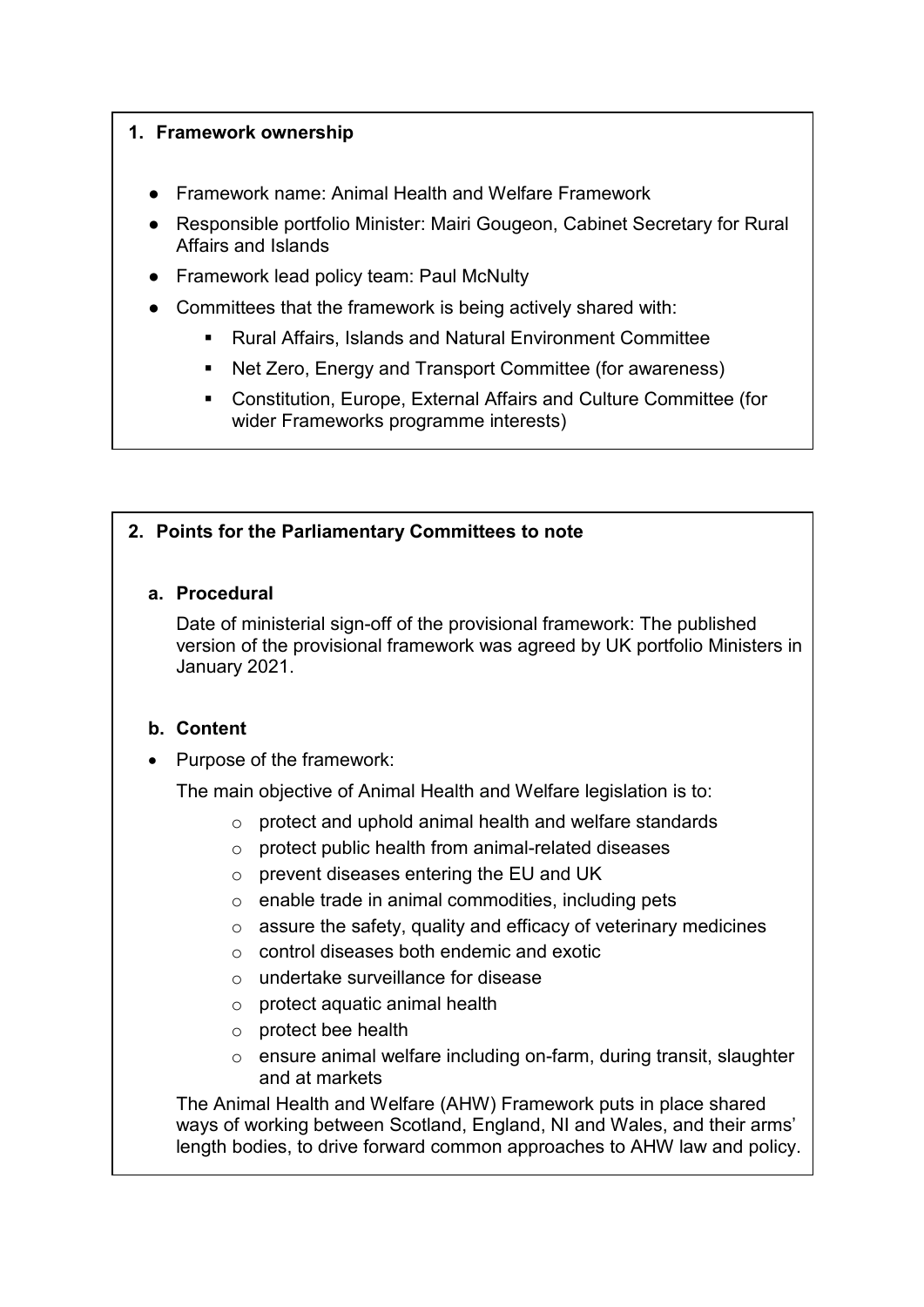AHW policy is mostly devolved in legislative terms, including powers to control the movement of animals and products of animal origin. There are limited exceptions to this, including any trade in endangered species, procedures on live animals for scientific or educational purposes and veterinary medicines regulation (reserved for Scotland and Wales). Veterinary professional standards are also a reserved matter across the UK. The devolution settlements have common features in this area, but they are not identical.

The framework respects devolution, putting in place shared ways of working to drive common approaches where agreed by the four administrations.

The intention is not to mandate harmonisation, but to recognise that businesses and consumers in all four nations of the UK (as well as international trading partners) often benefit from there being one consistent set of AHW legislation (where those rules are considered to be in their interests) and agreed approaches for changing AHW rules.

The framework also recognises that diseases do not respect borders, and this requires a coordinated approach for prevention and control. Changes to animal welfare should be considered on a four-administration basis, to ensure maximum safety and effective biosecurity across all four nations.

The concordat sets out governance arrangements for joint decision-making based on formalising existing and well developed fora, and making best use of advice from AHW bodies (e.g. APHA, CEFAS and Marine Scotland).

There will be instances where it is appropriate for one or more of the four nations to take different approaches, and the Framework allows for divergence in these cases.

To ensure a meaningful four-nation approach and allow early and ongoing opportunities for each government to input into the development of UK policy change, the framework agreement includes a commitment from all parties to engage with each other at the earliest opportunity, when considering any potential policy development or changes, and to share evidence for decision-making openly and transparently.

Each administration has committed to seeking consensus on future proposed changes and working with the other administrations to resolve any disagreements when they arise.

Where consensus cannot be achieved, a dispute resolution process will be activated. There are very clear mechanisms for this within the framework.

**Relevant legislation:** 

Import of and Trade in Animals and Animal Products (Amendment etc) (EU Exit) Regulations 2019

Trade in Animals and Related Products (Amendment) (EU Exit) Regulations 2019

The Animal Health (EU Exit) (Scotland) (Amendment) Regulations 2019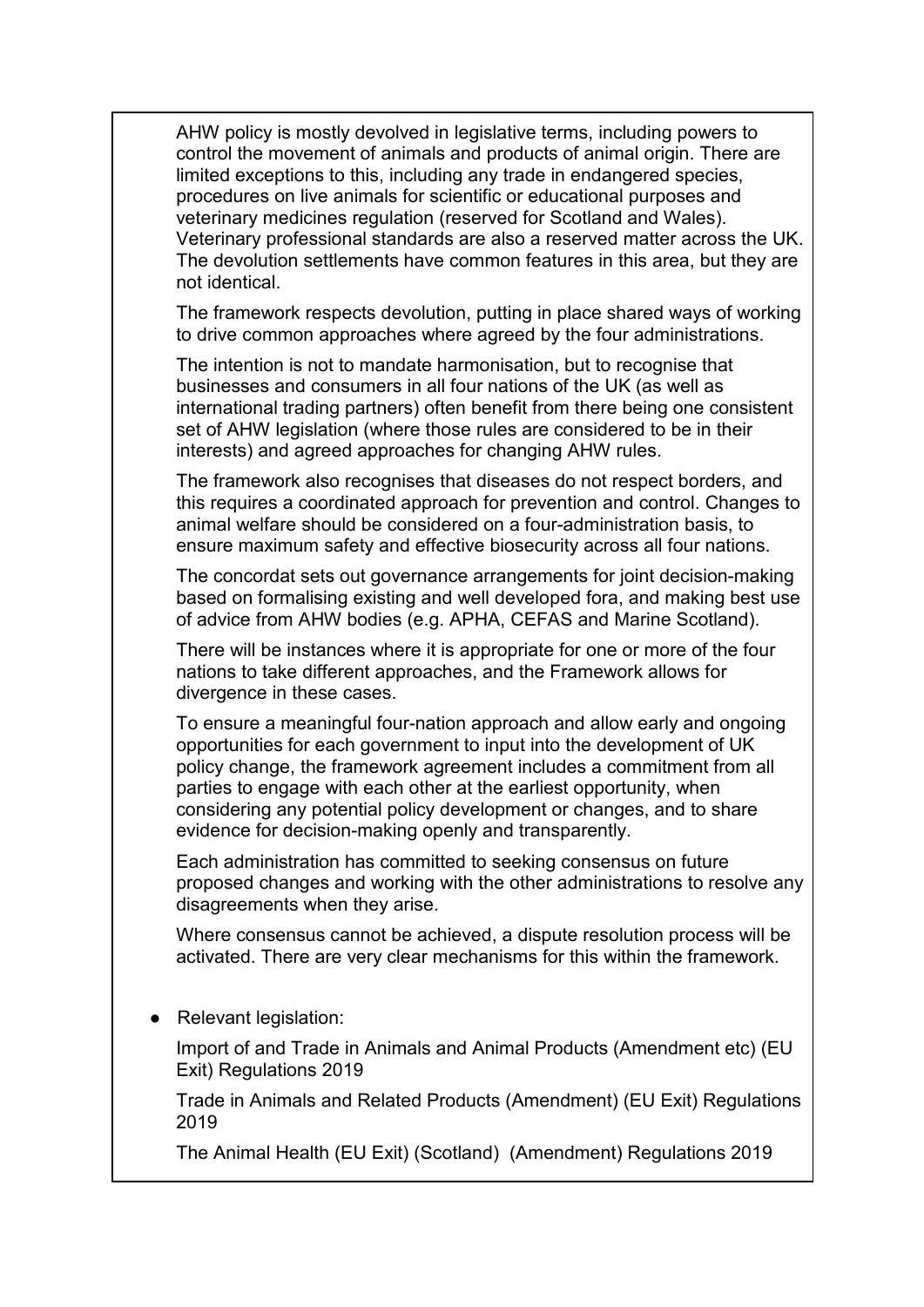Exotic Disease (Amendment etc) (EU Exit) Regulations 2018 Animal Welfare (Amendment) (EU Exit) Regulations 2018 The Animal Welfare (Scotland) (EU Exit) (Miscellaneous Amendments) Regulations 2019 The Seal Products (Amendments) (EU Exit) Regulations 2018 Livestock (Records, Identification and Movement) (Amendment) (EU Exit) Regulations 2019 Transmissible Spongiform Encephalopathies and Animal By-products (Amendment etc) (EU Exit) Regulations 2019 Aquatic Animal Health and Alien Species in Aquaculture (Amendment etc.) (EU Exit) Regulations 2019 The Aquatic Animal Health and Alien Species in Aquaculture (EU Exit) (Scotland) (Amendment) Regulations 2019 Equine (Records, Identification and Movement) (Amendment) (EU Exit) Regulations 2019 Veterinary Surgeons and Animal Welfare (Amendment) (EU Exit) Regulations 2019 The Farriers and Animal Health (Amendment) (EU Exit) Regulations 2019 Veterinary Medicines and Animals and Animal Products (Examination of Residues and Maximum Residue Limits) (Amendments etc) (EU Exit) Regulations 2018 The food, drink, veterinary medicines and residues (amendments etc) (EU Exit) Regulations 2019 The Aquatic Animal Health and Plant Health (Legislative Functions) (EU Exit) Regulations 2019 The Food and Feed Safety and Hygiene (EU Exit) (Scotland) (Miscellaneous Amendments) Regulations 2019 The Animal Health, Plant Health, Seeds and Seed Potatoes (EU Exit) Regulations 2019 The Animal Health, Alien Species in Aquaculture and Invasive Non-Native Species (Amendment) (EU Exit) Regulations 2019 The Environment, Food and Rurals Affairs (Amendment)(EU Exit) Regulations 2019 The Trade in Animals and Animal Products (Legislative Functions) and Veterinary Surgeons (Amendment) (EU Exit) Regulations 2019 Animal Health, Invasive Non-native Species, Plant Breeders' Rights and Seeds (Amendment) (EU Exit) Regulations 2019 The Animal Health and Genetically Modified Organisms (Amendment) (EU Exit) Regulations 2019 The Animal Health and Welfare and Official Controls (Animals, Feed and